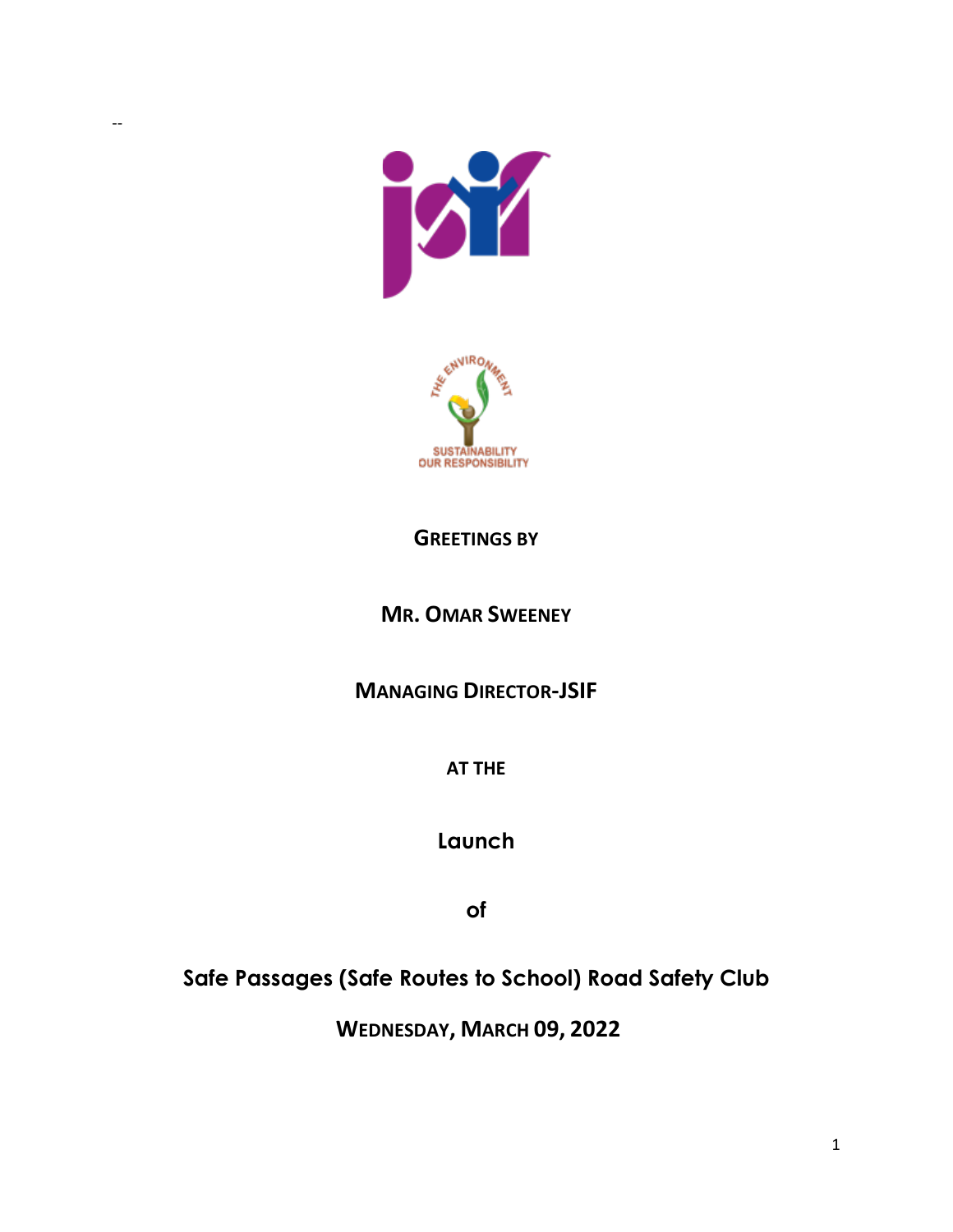# Salutations:

- Master of Ceremonies, Mrs. Anna-Alecia Lawrence,
- Hon. Fayval Williams Minister of Education and Youth,
- Hon. Audley Shaw Minister of Transport and Mining,
- Hon. Fayval Williams, Minister of Education and Youth,
- Mr. Gary McKenzie, Assistant Commissioner of Police and Head of Public Safety and the Traffic Enforcement Branch – Jamaica Constabulary Force,
- Ms. Charmin Shand Acting Assistant Commissioner of Police and Head of the Community Safety and Security Branch – Jamaica Constabulary Force,
- Ms. Mona Sue Ho Senior Manager, Social Development- Jamaica Social Investment Fund,
- Principals representing the seven beneficiary schools:
- Mrs. Casmin Chambers Principal of the Treadlight Primary and Infant school
- Mrs. Norma Brydson Principal of the Salt Spring Primary and Infant School,
- Mrs. Jennifer Solomon Principal of the August Town Primary school,
- Mr. Robert Gordon Principal of the Bickersteth Primary and Infant school,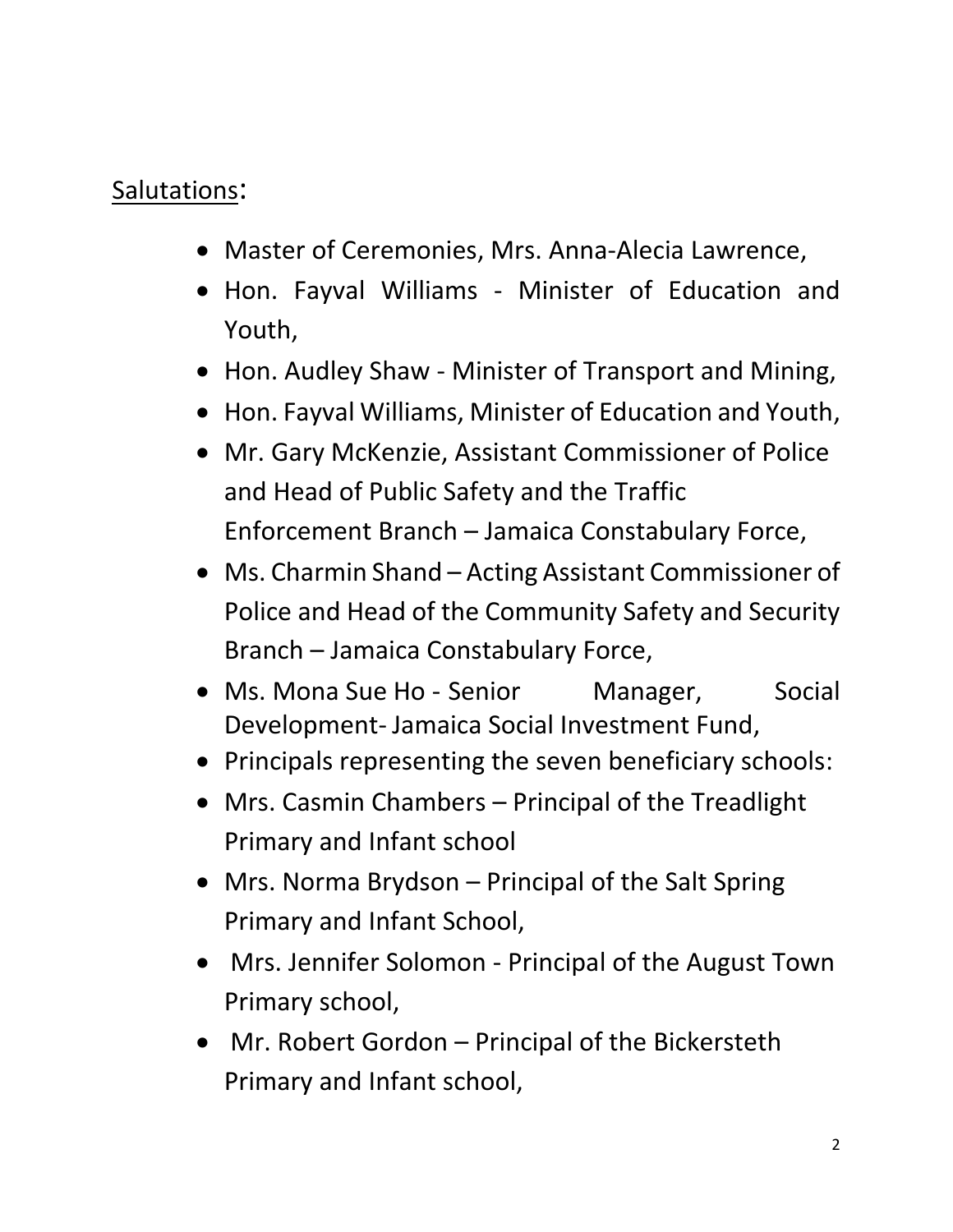- Ms. Kadian Gordon Principal of the Greenwich Primary school,
- Mr. Anthony Grant Principal of the Hope Valley Experimental Primary school, and
- Mr. Dane Julius Principal of the Roehampton Primary School,
- Students who are representing the beneficiary schools,
- Members of my very hard-working JSIF team,
- Friends in the media, and
- Support staff.

I bring you warm greetings on behalf of the Board, Management and

Staff of the Jamaica Social Investment Fund.

I am pleased to join you in launching a venture that aims to educate and empower students about the need to be safe while they traverse to and from school.

In 2021, the JSIF through the Government of Jamaica funded Integrated Community Development Project II (ICDP-II), commenced the Safe Passages Project, to provide safe routes for students who attend ten primary and infant schools across Jamaica, as they travel along specific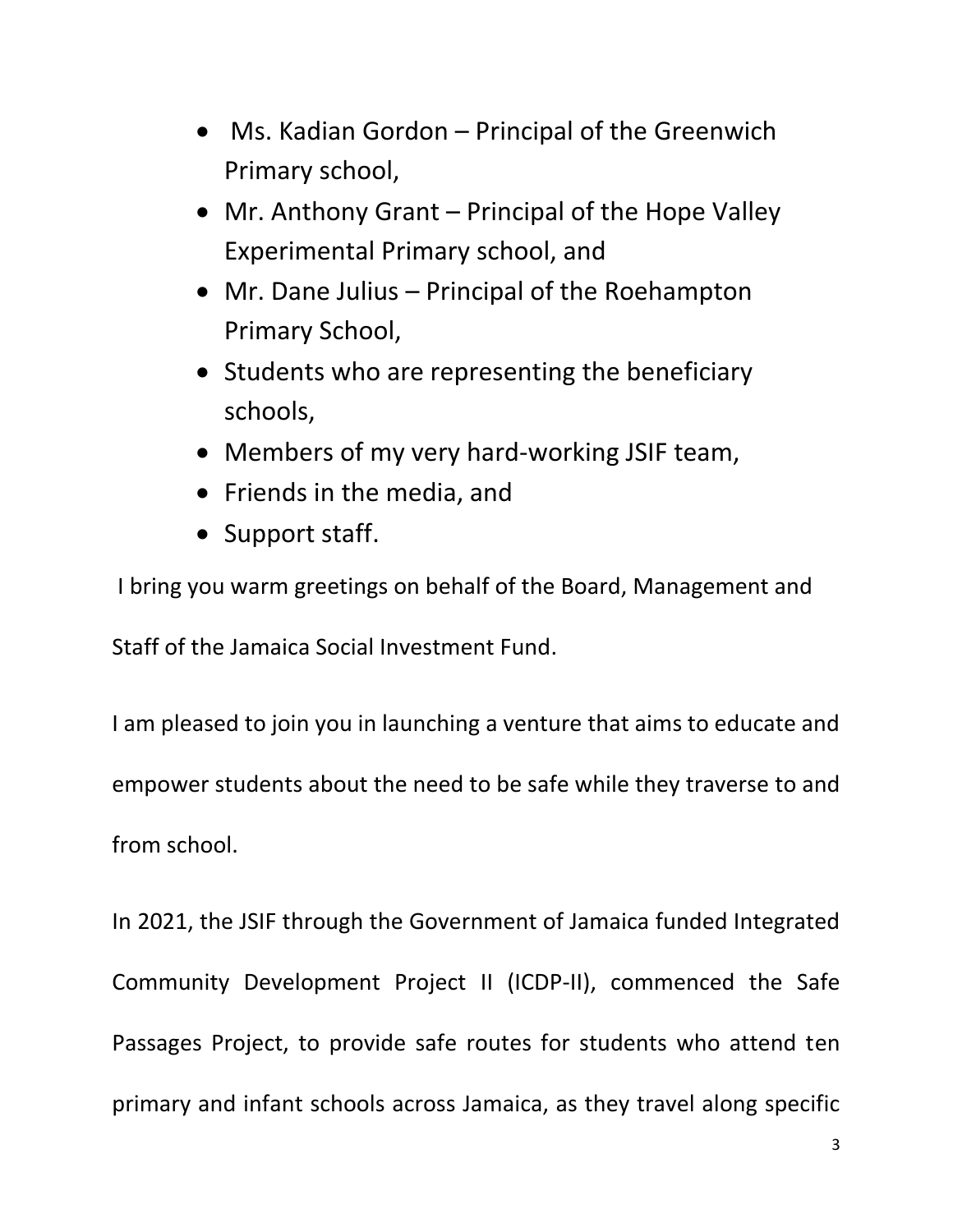thoroughfares in the vicinity of school campuses. Since then, this project has achieved positive results in enhancing road safety in these communities.

I am confident that the Road Safety club in schools that is being launched today, will serve as a veritable tool to teach children the importance of being responsible road users in the future. This will go a long way in instilling in them a positive road safety culture and ultimately preparing them to be road safety ambassadors in their home, school and wherever they go.

The essence of the Road Safety Club in schools is to teach students the importance of safety as they traverse busy roadways. It is envisioned that the Road Safety Clubs in schools will serve as an agent of socialization and change, through the coordination and Implementation of Road Safety Awareness activities. These clubs will advocate for road safety, motivate children to respect the rule of law, promote road safety in the schools and wider community and act as points of contact for local media

4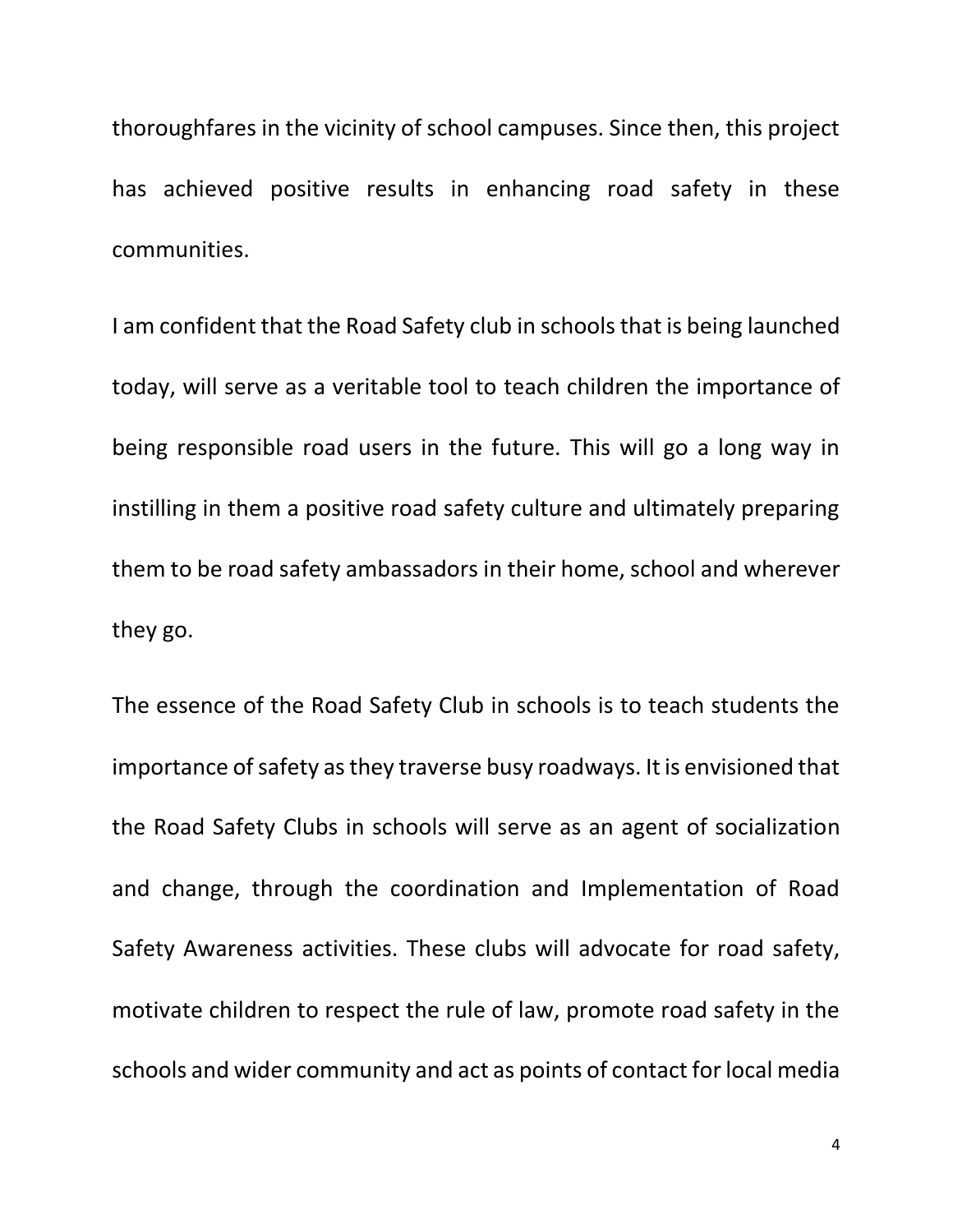for road and safety issues relating to the schools, as well as contribute to the development of a road safety plan for their schools.

We want to bring up our children to become safe road users. By participating in these clubs, students will be exposed to the rules and regulations of the road, thereby making them responsible future road users. The impact of these clubs will have a multiplier effect as knowledge, attitudes and positive behaviours on road safety can be diffused throughout the schools, family members and community members.

Seven schools will receive Road Safety Clubs, which complement the ICDP Safe Passages Project, which saw a total of J\$155 million being invested to provide safe routes for children as they travel to and from school. That project included a comprehensive public education component as well as an infrastructure component including the installation of Pedestrian crossings; electronic pedestrian crossing signs; traffic signs; guard rails; construction of sidewalks and access ramps;

5